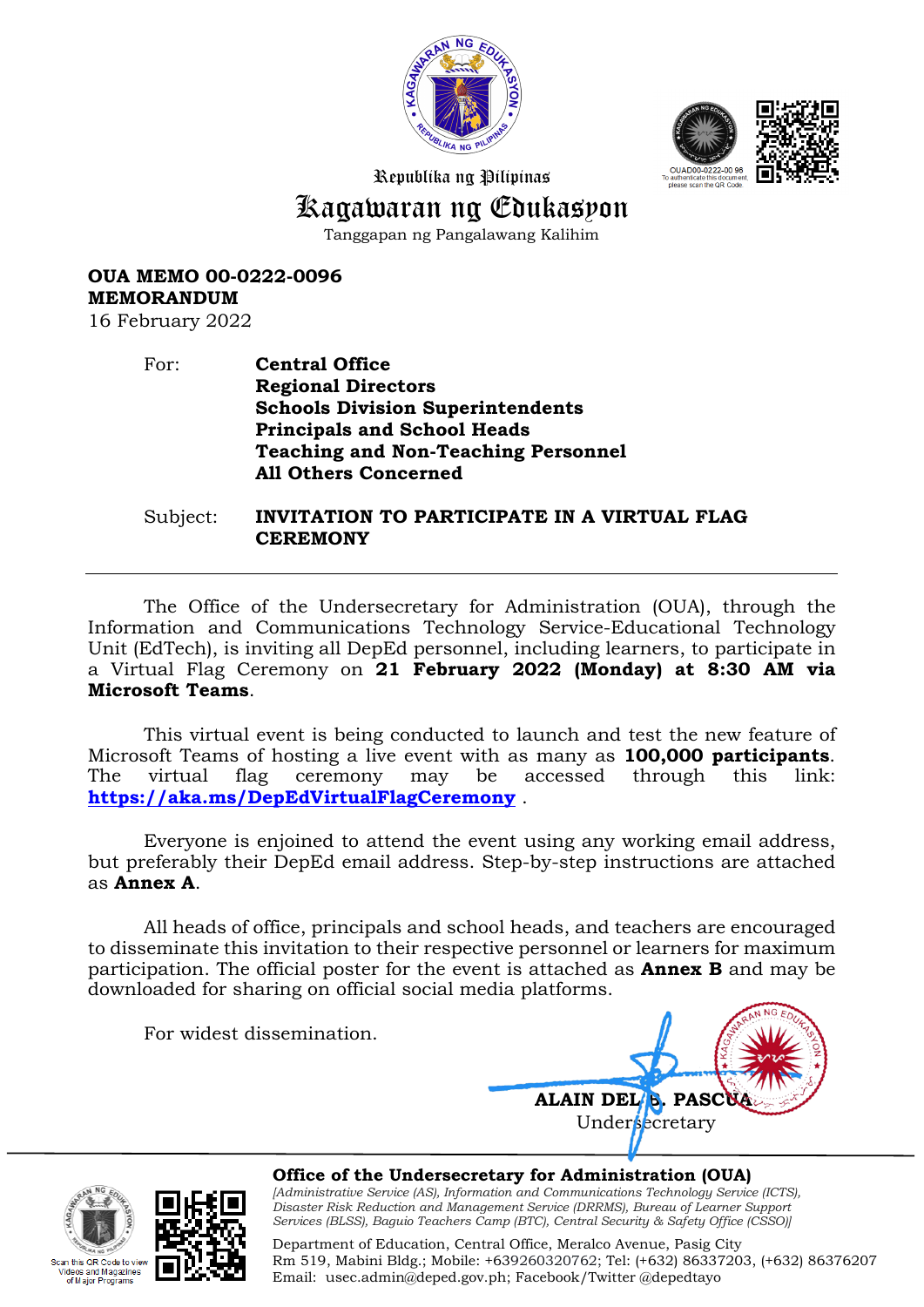### **Annex A**

## **How to Join the Virtual Flag Ceremony**

**Step 1.** Pumunta sa **aka.ms/DepEdVirtualFlagCeremony** gamit ang inyong laptop, tablet, o mobile phone.



**Step 2.** I-click ang **"Cancel"** at piliin ang **"Watch on the web instead"** upang mapanood ito sa web browser. (Note: Kapag ikaw ay may Teams app na sa iyong device, maaari mong piliin ang **"Launch it now")**



**Step 3.** I-click ang **"Join anonymously"** kung wala pang DepEd Microsoft account at panoorin ang programa!